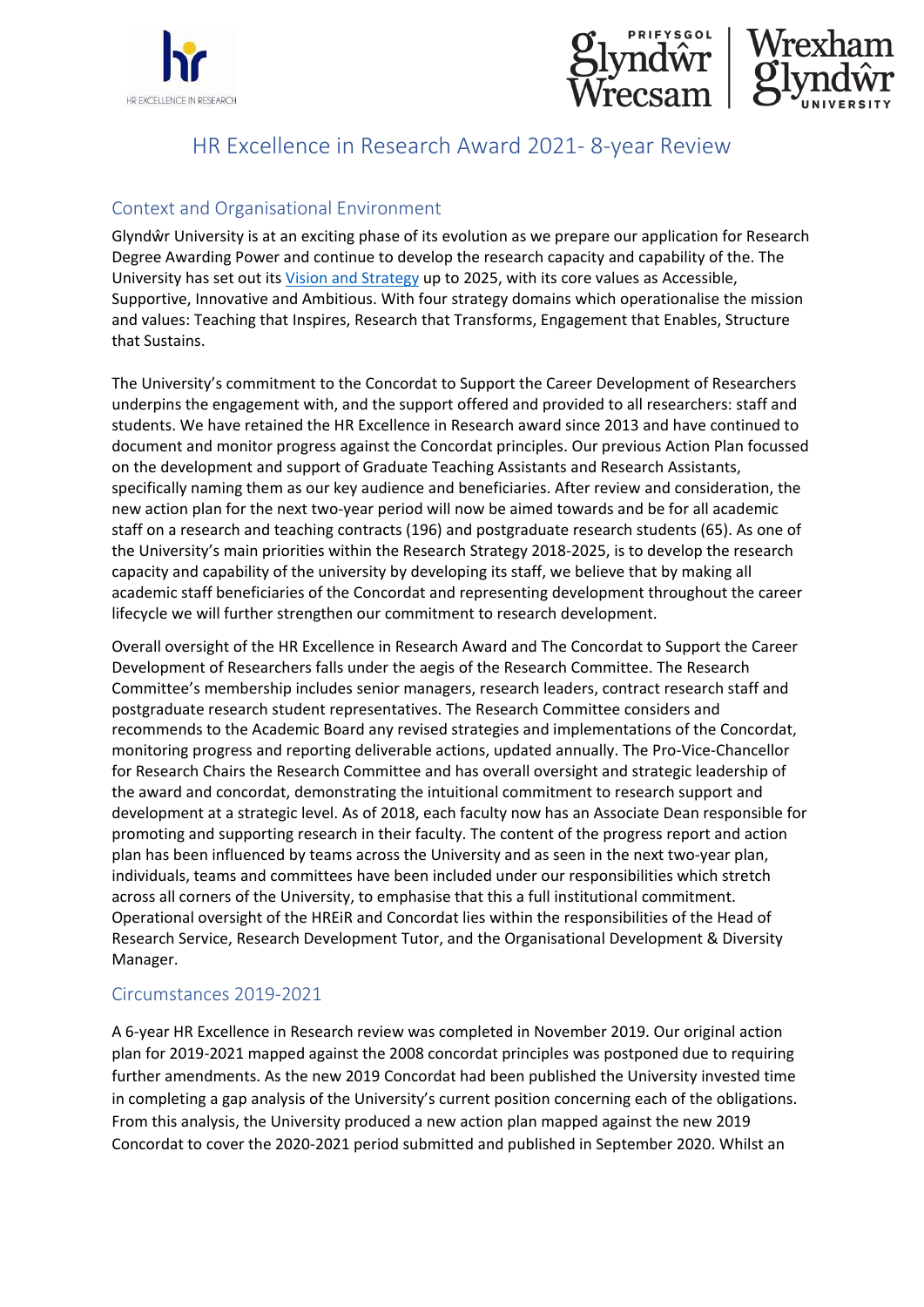action plan was not in place for this time (November 2019-September 2020) the University continued to be committed to the development and support of all researchers.

Like all University's, organisations and communities Glyndwr was impacted by the Covid-19 pandemic. The pandemic continues to affect how we as an institution work and operate and it did have an impact on the progress of some of the activities outlined in our 2020-2021 action plan. However, Glyndwr quickly responded to the ever-changing environment and embraced the positive benefits the lockdown brought. We communicated and delivered our provisions using online platforms in both synchronous and asynchronous formats. In some circumstances, this meant that we saw a greater number of attendees especially in staff development activities delivered through HR which saw an increase of 24% of attendance than the previous year. During this time Glyndwr also opted to subscribe to the University of East Anglia postgraduate research online training programme which offered 62 different sessions relating to research and professional skills. The UEA online training programme was successful and well-received leading to the University subscribing again for the 21/22 year. Whilst the impact of Covid remains, the University continues to adapt to a form of working that sustains our commitment to the training and development of both our research staff and students.

# Internal Evaluation Process and Success Measures

Alongside the 2020 gap analysis conversations were conducted with teams across the University to ensure an institutional approach was taken towards any new actions and commitments. As we developed the new concordat action plan we have referred to and aligned with existing key initiatives been undertaken at Glyndwr University, including Equality, diversity and inclusion action plans, Mental Health and Well-Being strategy and the Enterprise Strategy. Throughout the review process, we have also considered not just what actions to put in place, or are already in place, but how to communicate and promote this information more effectively. We have also considered the new ways of working and connecting across the university introducing new online initiatives to support our researchers working remotely.

To gather evidence and identify ongoing future need the review process primarily looked at the following data sets. Survey results from; the annual postgraduate research students survey, staff engagement survey, research assistant survey and staff conference feedback surveys. Attendance records were also evaluated for the delivery of staff development events hosted by the University's HR team and the attendance records from the research development team. Furthermore, as our research training and development sessions have been conducted online during the pandemic any reordered sessions were made available through our virtual learning environment, we were able to assess how many people had accessed the training asynchronously. Personal Research Plans which include sections on barriers, requirements and training needs were also examined during this process. Moving forward the University has signed up to the Culture, Employment and Development in Academic Research Survey. Acknowledging that survey turnout can sometimes be low, and hope to put plans in place to ensure a good turnout, other measures such as social media analytics, attendance schedules, website hits and focus groups will be used to measure our success over the next two years period.

## Key achievements

#### Environment and Culture

Personal research plans were designed in 2017 to support staff in their research journey enabling them to reflect on their achievements and planned direction of their research. Over the last two years, the PRP initiative has continued to develop with further sections being added on barriers and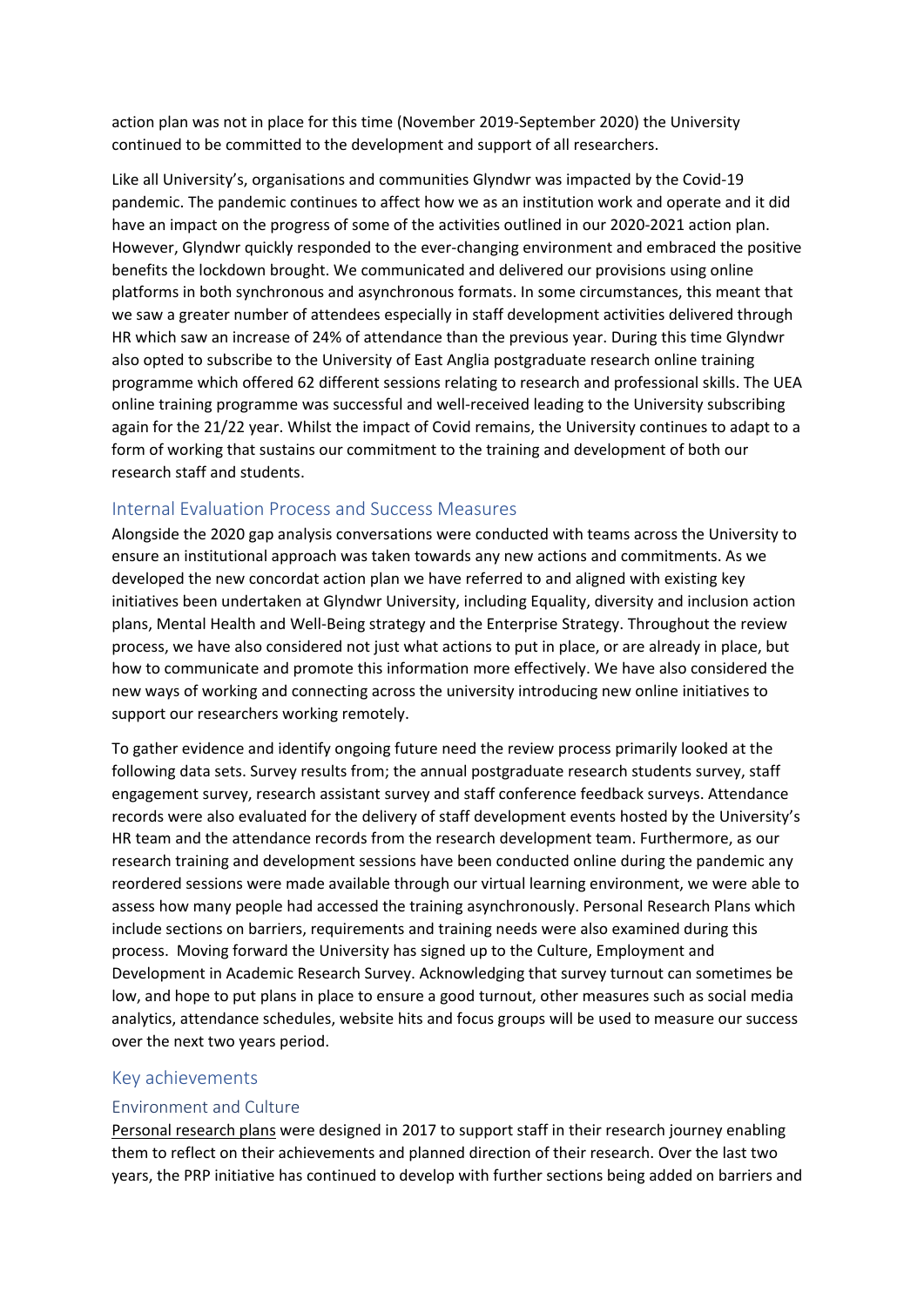training needs and questions relating to the Research Excellence Framework. Guidance and examples have been developed for staff at different stages of their research career. The PRP is also now part of the Personal Development Review cycle and academic staff are expected to upload their PRP to the online system used by the university as part of the annual PDR.

Open House for Research as an initiative began to encourage and facilitate internal networking and provide an open informal environment to discuss research plans, activities, and outcomes. The series originally started as three a year but due to its success, we now hold four sessions a year with an average attendance of 20 individuals which includes both staff and students. In our 2020-2021 postgraduate research survey the research development events that were mentioned most by our students were the success of the open house for research events. The University is proud of this initiative which we believe develops and sustains a supportive, fair, and inclusive research culture across all research career stages. We are hoping over the next two years to further develop these events and increase attendance by 20%.

#### Employment

Induction at the University had continued to be reviewed and developed, especially as we have moved to working remotely during the Covid- 19 pandemic. Research has become a more prominent part of the induction process, creating specific guides to introduce the research office and research community at the University. Videos were created introducing what research support is available at Glyndwr and the development and training accessible to them.

Professional Development Reviews are conducted on an annual basis but informally monitored throughout the academic year. The PDR offers an opportunity for staff to discuss career aspirations, individual personal circumstances, and where reasonable adjustments may be required to support the staff member. PDR guidance has been reviewed and updated to reflect sections for managers to discuss and agree on development and training needs. The document includes a variety of learning and development types and sources, including the completion and engagement with the Personal Research Plans.

#### Professional and career development

Workload Allocation and Professional Development. The University has developed a workload allocation model (WAM) to support the allocation of duties to academic staff. The framework notes that all staff should be given the opportunity to attend staff development events, both internal and external, in addition to research and scholarly activity and dedicates a section to record annual training and development time. Guidance on completing this section has been produced to ensure WAM reviewers discuss this. New members of staff are provided with a higher workload allocation for training and development. The latest results from the staff engagement survey indicate that 91% of staff agree that their individual training needs are discussed. The University recognises that more needs to be achieved in this area and the new action plan has included several new actions to increase communication and engagement regarding training and development opportunities as part of the WAM process.

Research development awards align with our main objectives to develop our staff. Two awards were first introduced to enable researchers to collaborate with colleagues in other universities and help support external funding for research bids and publications. Acknowledging that it is often difficult to obtain financial support, Glyndwr has established a fund to help facilitate these activities. The success of these awards led to a third development award being introduced for financial support for conference contributions, this award also became available to postgraduate research students.